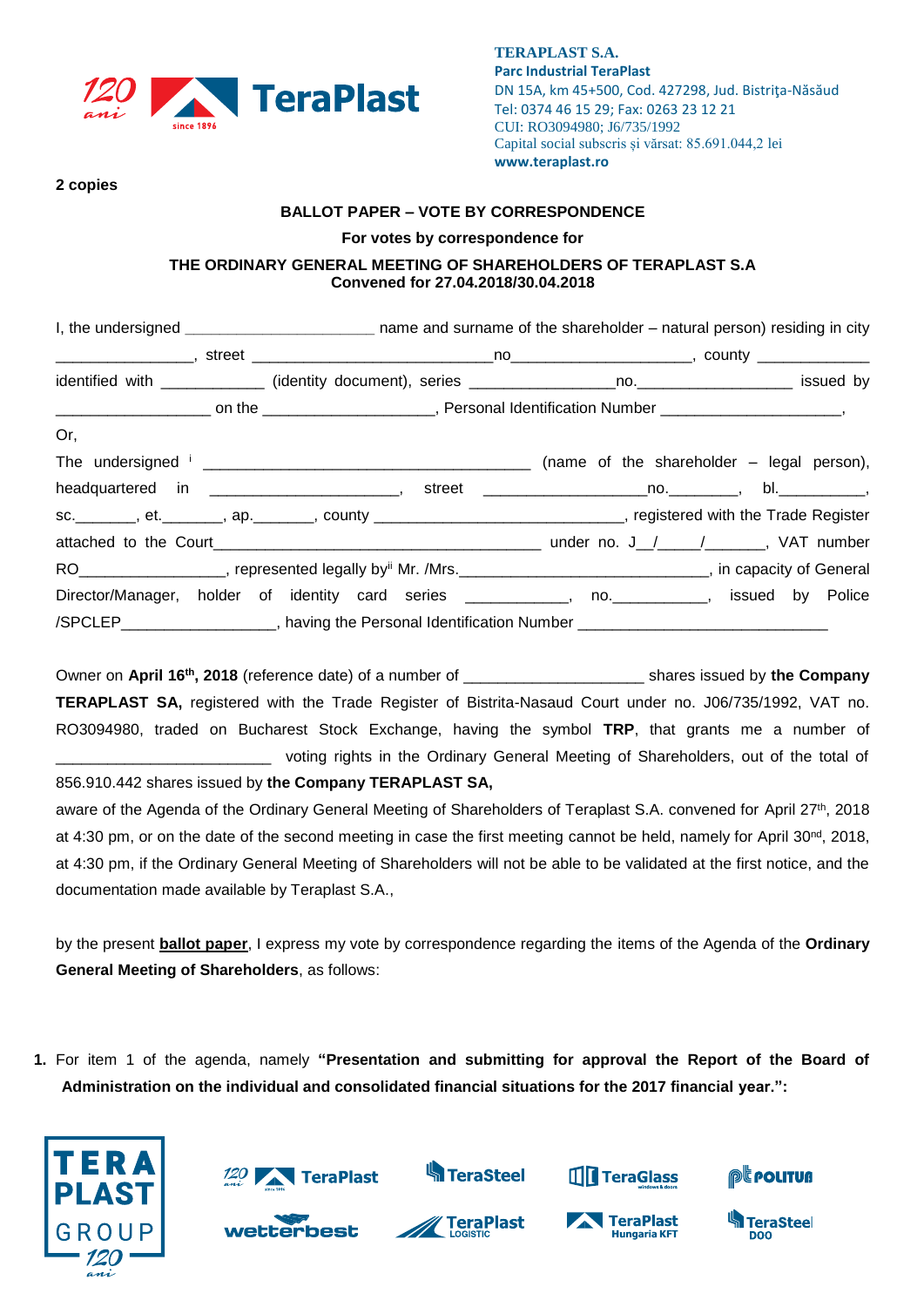

| For | <b>Against</b> | <b>Abstention</b> |
|-----|----------------|-------------------|
|     |                |                   |

**2.** For item 2 of the agenda, namely: **"Presentation of the Report of the financial auditor ERNST & YOUNG ASSURANCE SERVICES S.R.L on the individual and consolidated financial statement for the 2017 financial year.":**

| For | <b>Against</b> | <b>Abstention</b> |
|-----|----------------|-------------------|
|     |                |                   |

**3.** For item 3 of the agenda, namely: **"Presentation and submitting for approval of the stand-alone financial statements for the 2017 financial year, according to the Report of the Board of Directors and the Report of the Company's financial auditor."**

| For | <b>Against</b> | <b>Abstention</b> |
|-----|----------------|-------------------|
|     |                |                   |

**4.** For item 4 of the agenda, namely: **"Approval of the proposal of distribution of the net profit for the 2017 financial year. It is proposes that the net profit for the 2017 financial year to be distributed as follows: Net profit to be distributed: 14.115.945 lei;**

**Legal reserves: 661.151 lei;**

**Dividends distribution: 10.069.404 lei, proposed gross dividend/share being 0.0118 lei;**

**Retained earnings 3.385.390 lei.":**

| For | <b>Against</b> | <b>Abstention</b> |
|-----|----------------|-------------------|
|     |                |                   |

**5.** For item 5 of the agenda, namely: **"Presentation and submitting for approval of the consolidated financial statements for the 2017 financial year, according to the Report of the Board of Directors and the Report of the Company's financial auditor.:"**

| For | <b>Against</b> | <b>Abstention</b> |
|-----|----------------|-------------------|
|     |                |                   |

**6.** For item 6 of the agenda, namely: **"Discharge of the Company's Board of Directors for the 2017 financial year.":**

| For | <b>Against</b> | <b>Abstention</b> |
|-----|----------------|-------------------|
|     |                |                   |

**7.** For item 7 of the agenda, namely: **"Presentation and submitting for approval of the Budget of Revenues and** 





wetterbest

**S**TeraSteel



**THE TeraGlass** 



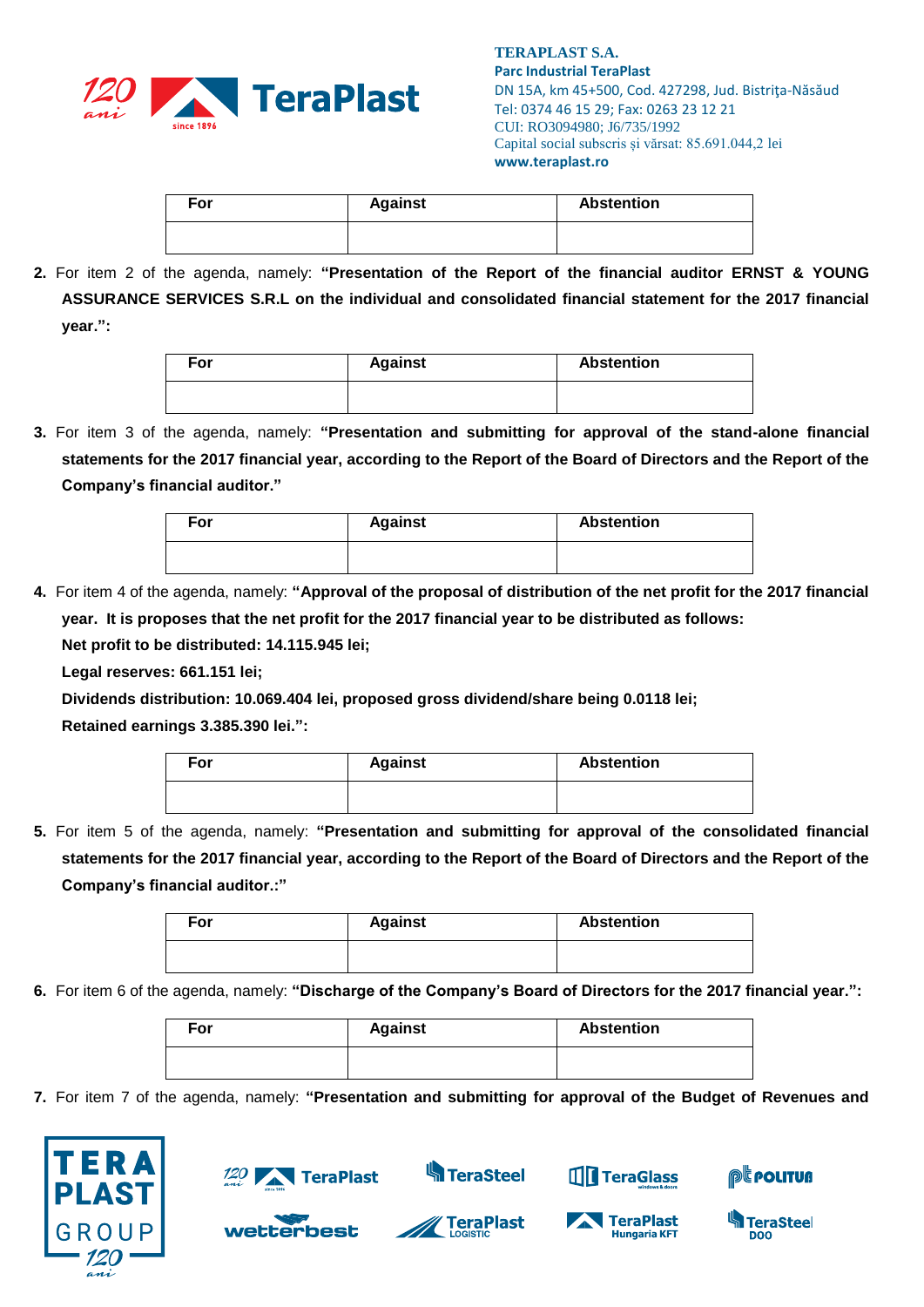

**TERAPLAST S.A. Parc Industrial TeraPlast** DN 15A, km 45+500, Cod. 427298, Jud. Bistriţa-Năsăud Tel: 0374 46 15 29; Fax: 0263 23 12 21 CUI: RO3094980; J6/735/1992 Capital social subscris și vărsat: 85.691.044,2 lei **www.teraplast.ro**

## **Expenses for the 2018 financial year.":**

| For | <b>Against</b> | <b>Abstention</b> |
|-----|----------------|-------------------|
|     |                |                   |

**8.** For item 8 of the agenda, namely: **"Presentation and submitting for approval of the Investment Program for the 2018 financial year.:"**

| For | <b>Against</b> | <b>Abstention</b> |
|-----|----------------|-------------------|
|     |                |                   |

**9.** For item 9 of the agenda, namely: **"Establishing the remuneration level of the members of the Board of Directors for the current year. The remuneration thus established shall remain valid until the next ordinary general meeting approving the amount of the administrators' remuneration.":**

| For | <b>Against</b> | <b>Abstention</b> |
|-----|----------------|-------------------|
|     |                |                   |

**10.** For item 10 of the agenda, namely: **"Approving the payment to the Company's Board of Directors of a difference of indemnity resulting from the monthly indexation of 19.9% of the gross remuneration established by the administration contract for the period between 01.01.2018 and the date of the ordinary general meeting approving the amount of the administrators' 2018, so as to ensure to administrators, for the period in question, the same level of net indemnities as before the entry into force of GEO no. 79/2017 for amending and completing the Law no. 227/2015 regarding the Fiscal Code.":**

| For | <b>Against</b> | <b>Abstention</b> |
|-----|----------------|-------------------|
|     |                |                   |

**11.** For item 11 of the agenda, namely: **"To elect an independent member for the Audit Committee, for a mandate equal to that of the Board of Directors in accordance with Article 2 (12) (A) of Title I, Chapter I, Law 162/2017 and Article 65 of Title I, Chapter IX, Law 162/2017;":**

| For | <b>Against</b> | <b>Abstention</b> |
|-----|----------------|-------------------|
|     |                |                   |

**12.**For item 12 of the agenda, namely: **" To establish the registration date when the shareholders affected by the decisions adopted by the Ordinary General Meeting of Shareholders shall be identified. The Board of Directors suggests the date of June 11th 2018.":**

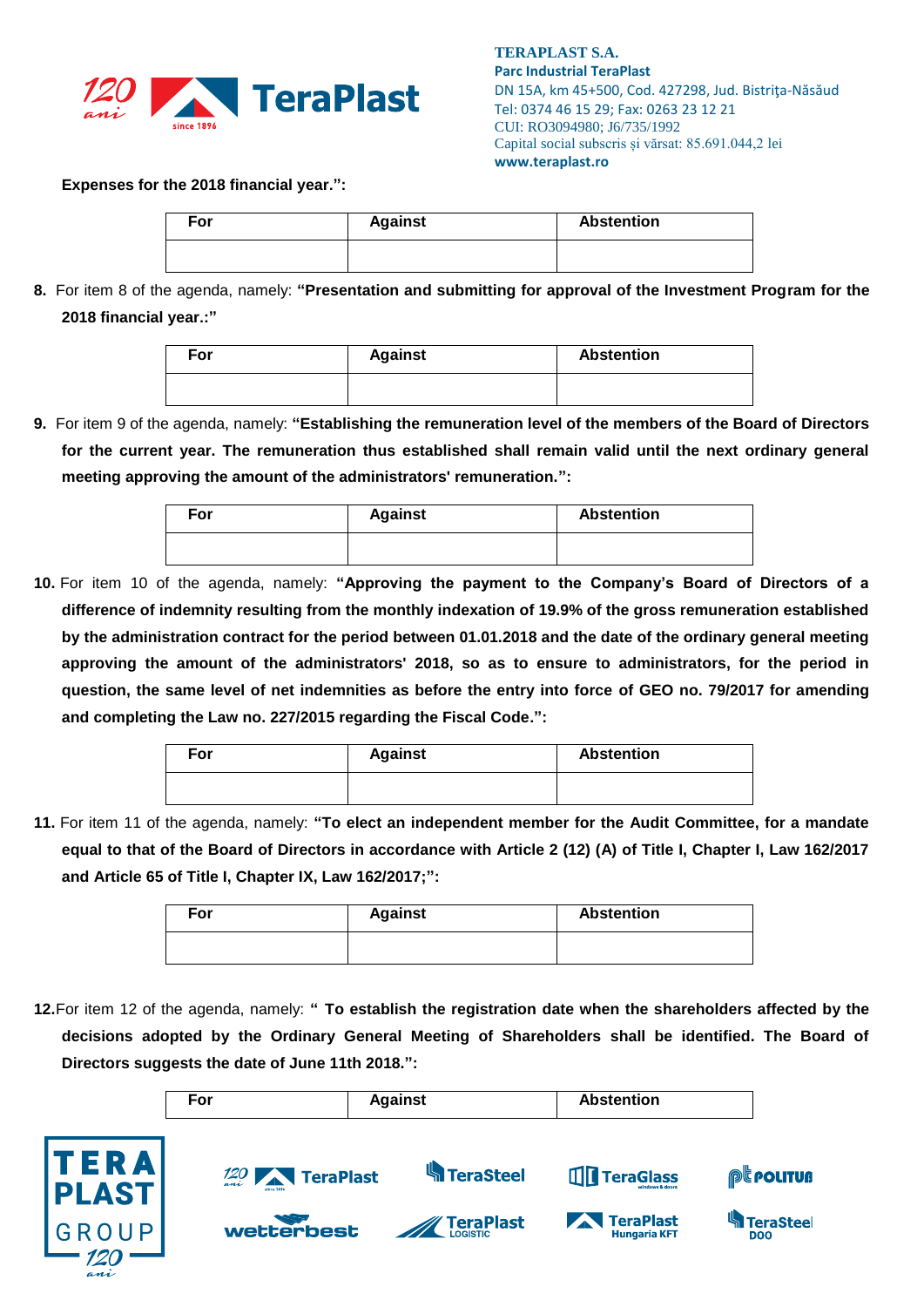

**13.**For item 13 of the agenda, namely: **"To approve the date of June 08th 2018 as "ex-date", namely the date previous to the registration date when the financial instruments, subject of the decisions of the corporate bodies, are transacted without the rights resulting from such decision, pursuant to Article 2 letter f) of the Regulation no. 6/2009 on the exercise of certain rights of the shareholders within the general meetings of the trading companies, as amended and completed by Regulation no. 13/2014 on the amendment and completion of certain regulations issued by the Security National Board (hereinafter referred to as NSC Regulation no. 6/2009).":**

| For | <b>Against</b> | <b>Abstention</b> |
|-----|----------------|-------------------|
|     |                |                   |

**14.**For item 14 of the agenda, namely: **"Approval of the date June 29th 2018 as payment day, as defined by the art. 2, letter g) of NSC Regulation No. 6/2009 and by art. 129, ind.3, alin 2 of the NSC Regulation no.1/2006 regarding issuers and operations with securities.":**

| For | <b>Against</b> | <b>Abstention</b> |
|-----|----------------|-------------------|
|     |                |                   |

**15.**For item 15 of the agenda, namely: **" Empowering the Board of Directors to fulfill the decisions adopted by the Ordinary General Meeting of Shareholders.":**

| For | <b>Against</b> | <b>Abstention</b> |
|-----|----------------|-------------------|
|     |                |                   |

**16.**For item 16 of the agenda, namely: **" To authorise the Chairman of the Board of Directors, Mr. Dorel Goia, to sign, for and on behalf of all the shareholders present at the meeting, the OGMS Decision":**

| For | <b>Against</b> | <b>Abstention</b> |
|-----|----------------|-------------------|
|     |                |                   |

**17.**For item 17 of the agenda, namely: **"To authorize the company's legal adviser, Mrs. Diana Octavia Bretfelean, holder of ID card series X.B. no. 515915, to do everything that is necessary as to record the OGMS Decision at the Trade Register of Bistrita-Nasaud Court, and to publish such decision in the Official Gazette of** 





wetterbest

**TeraSteel**